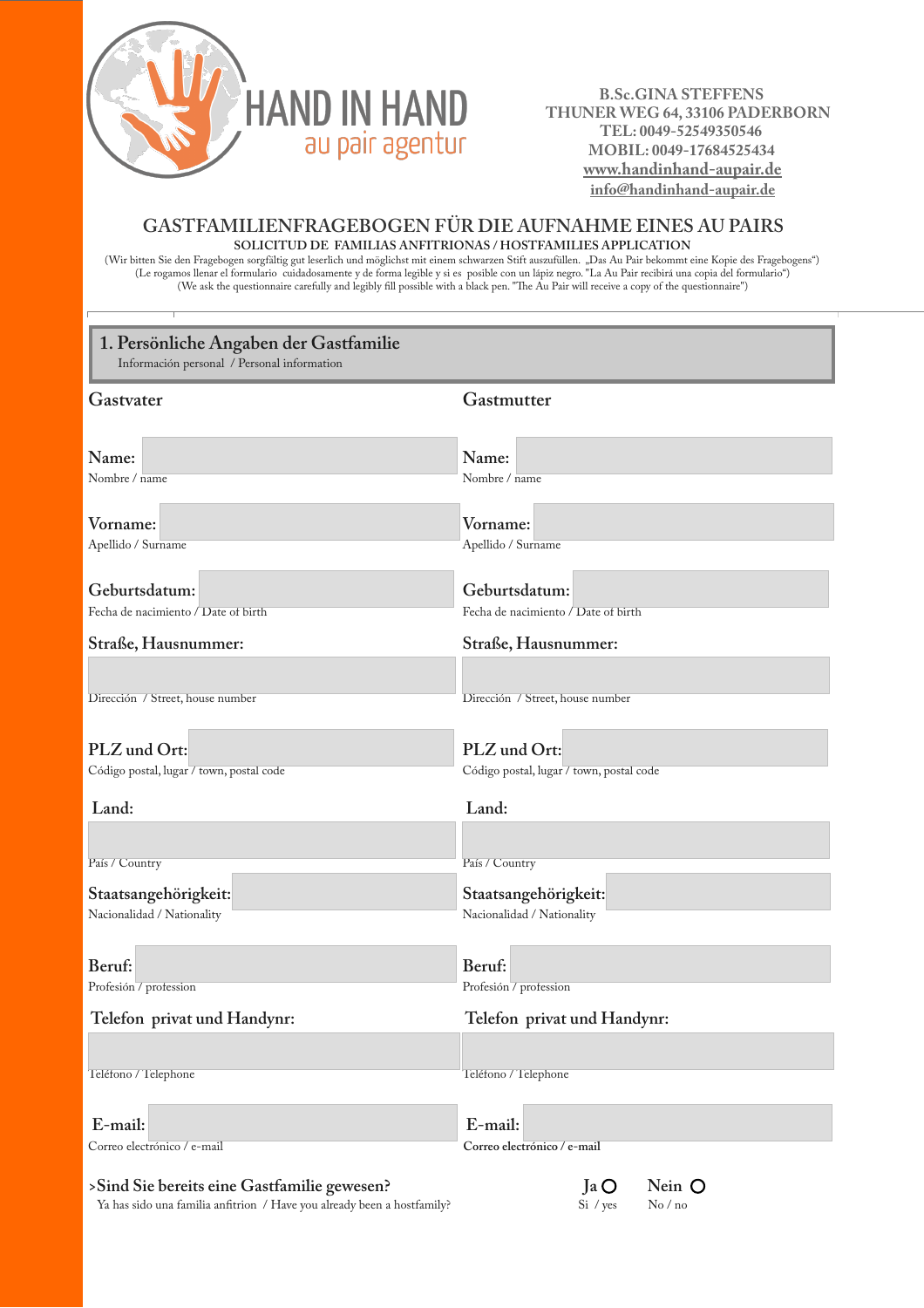## **>Falls ja, über welche Agentur?**

**Si, con cual agencia / If yes, through which agency?**

# **>Gewünschtes Antrittsdatum des Au-Pairs Monat Jahr**

Fecha deseada para la llegada de la Aupair / Mes / Month Año / Year Earliest date of arrival for the Aupair

# **2. Angaben zu Ihren Kindern**

Información sobre sus hijos / Information Details about your children

## **>Anzahl der Kindern**

Número de niños / number of children

| Vornamen                                                                                                                                                                                                                                                                                                                                                                                                      | Gebutsdatum                                                                                                              | Alter                                                                                                                    | Geschlecht                                                                 |
|---------------------------------------------------------------------------------------------------------------------------------------------------------------------------------------------------------------------------------------------------------------------------------------------------------------------------------------------------------------------------------------------------------------|--------------------------------------------------------------------------------------------------------------------------|--------------------------------------------------------------------------------------------------------------------------|----------------------------------------------------------------------------|
| Nombre / name                                                                                                                                                                                                                                                                                                                                                                                                 | Fecha de nacimiento / birthday                                                                                           | Edad / Age                                                                                                               | sexo / sex                                                                 |
|                                                                                                                                                                                                                                                                                                                                                                                                               |                                                                                                                          |                                                                                                                          | weiblich $\bigcap$ männlich $\bigcirc$<br>femenino/ female masculino /male |
|                                                                                                                                                                                                                                                                                                                                                                                                               |                                                                                                                          |                                                                                                                          | weiblich $\bigcap$ männlich $\bigcap$                                      |
|                                                                                                                                                                                                                                                                                                                                                                                                               |                                                                                                                          |                                                                                                                          | femenino/female masculino/male<br>weiblich $\bigcap$ männlich $\bigcap$    |
|                                                                                                                                                                                                                                                                                                                                                                                                               |                                                                                                                          |                                                                                                                          | femenino/ female masculino /male o                                         |
|                                                                                                                                                                                                                                                                                                                                                                                                               |                                                                                                                          |                                                                                                                          | weiblich $\bigcap$ männlich $\bigcap$<br>femenino/ female masculino /male  |
|                                                                                                                                                                                                                                                                                                                                                                                                               |                                                                                                                          |                                                                                                                          | weiblich Omännlich O<br>femenino/ female masculino /male                   |
|                                                                                                                                                                                                                                                                                                                                                                                                               | >Haben Sie körperlich oder geistig behinderte Kinder?                                                                    | Ja                                                                                                                       | Nein                                                                       |
|                                                                                                                                                                                                                                                                                                                                                                                                               | Tiene usted niños con discapacidad física o mental? / Do you have disabled Children?                                     | Si / yes                                                                                                                 | No/no                                                                      |
| >Haben Sie Haustiere?<br>Tienen Mascotas? / Do you have pets?<br>Cuales idiomas hablas? / What languages do you speak?<br>Englisch  <br>Spanisch<br>Inglés / englisch<br>Español /spanish<br>>Haben Sie Musikinstrumente?<br>Tiene instrumentos? / Do you have musical instruments?<br>>Wenn Ja, welche darf die/der Au-Pair spielen?<br>Si? Cuales puede tocar el aupair / If yes, wich may play the aupair? | Ja<br>No/no<br>Si / yes<br>>Welche Fremdsprache werden in Ihrer Familie gesprochen?<br>Italienisch<br>Italiano / Italian | Nein $\bigcap$<br>Französisch<br>andere<br>Francés / french<br>otro / other<br>Ja<br>Nein $\bigcap$<br>Si / yes<br>No/no |                                                                            |
|                                                                                                                                                                                                                                                                                                                                                                                                               |                                                                                                                          |                                                                                                                          |                                                                            |
| 2. Angaben zur Wohnsituation                                                                                                                                                                                                                                                                                                                                                                                  | Información sobre su vivienda / Description of your living area                                                          |                                                                                                                          |                                                                            |
| > Sie wohnen<br>Usted vive en / you live in<br>in einem Dorf                                                                                                                                                                                                                                                                                                                                                  | in einer Kleinstadt                                                                                                      | im Vorort einer Stadt                                                                                                    | in einer Großstadt                                                         |
| en un pueblo $\ell$ in a village                                                                                                                                                                                                                                                                                                                                                                              | ein una ciudad pequeña / in a small-town A las afueras de la ciudad / in a surburb                                       |                                                                                                                          | en la ciudad /in a city                                                    |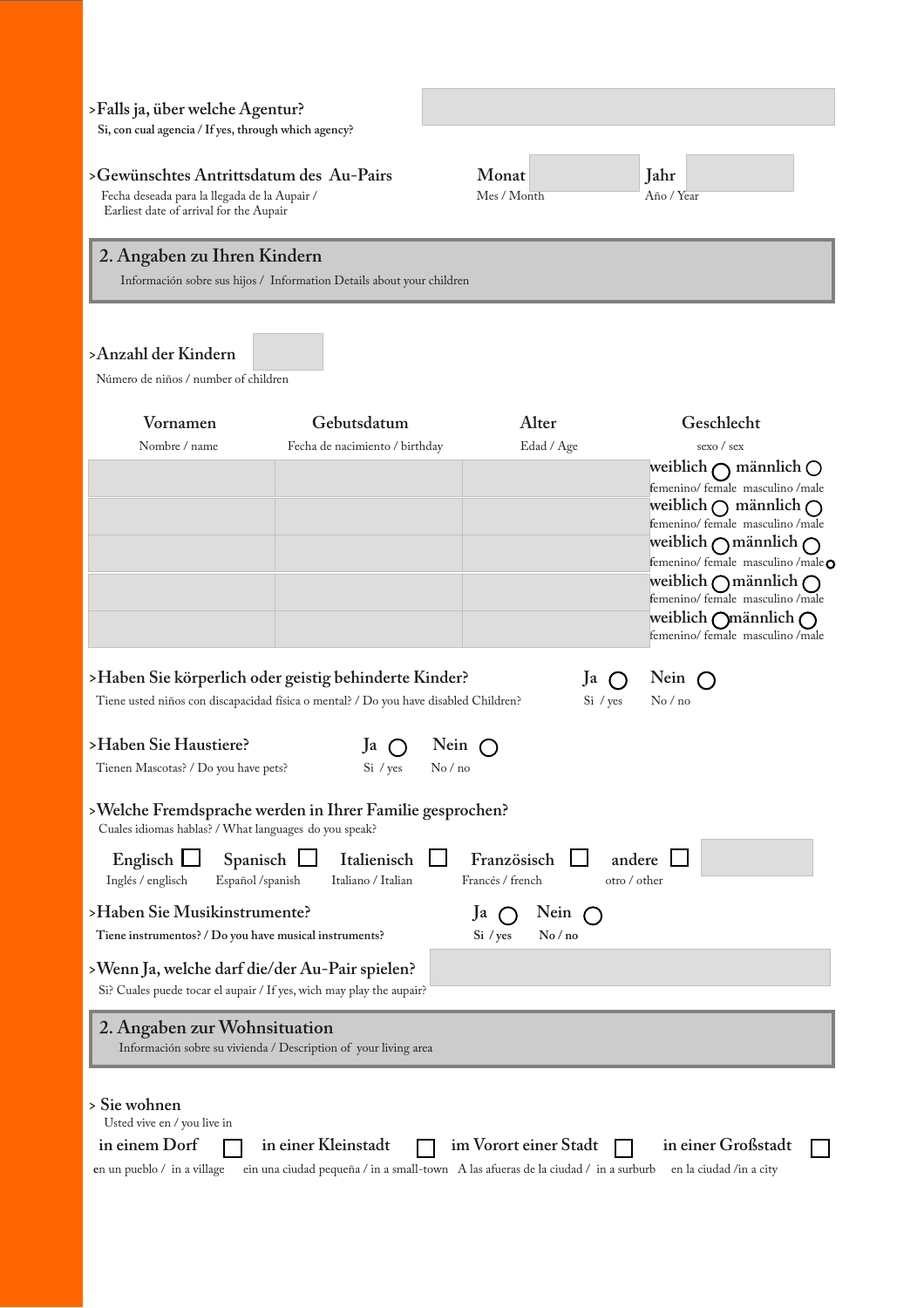| Vive usted / do you live                                                                                                                                                                                                                            |                                                                                                                                 |
|-----------------------------------------------------------------------------------------------------------------------------------------------------------------------------------------------------------------------------------------------------|---------------------------------------------------------------------------------------------------------------------------------|
| in einem Haus<br>in einer Wohnung<br>mit Garten<br>en una casa / in a House<br>en un apartamento / in an apartment con jardín / with garden                                                                                                         | Anzahl der Zimmer<br>_] ?<br>Número de habitaciones / Number of rooms                                                           |
| Name?<br>> Entfernung zur nächsten Großstadt?<br>Distancia a la próxima ciudad / Distance to next city<br>Nombre / name                                                                                                                             |                                                                                                                                 |
| > Verkehrsmittel zur nächsten Stadt (Name) / Innenstadt<br>Transporte a la ciudad más cercana (nombre) / Centro / Transport to the nearest city (name) / Downtown                                                                                   |                                                                                                                                 |
| > Steht der/dem Au-Pair ein Fahrrad zur Verfügung?<br>Dispone la/el Aupair de una bicicleta? / Has the Aupair a bicycle?                                                                                                                            | Nein<br>Ja<br>Si / yes<br>$\mathrm{No}$ / no                                                                                    |
| 3. Wünsche bezüglich der / des Au-Pairs<br>Los detalles sobre su au pair requerido/ Details on your required au pair                                                                                                                                |                                                                                                                                 |
| >Gewünschtes Geschlecht des Aupairs?<br>Género solicitado de su Aupair / Required gender of your au pair                                                                                                                                            | weiblich $\bigcap$<br>männlich $\bigcap$<br>femenino/female masculino/male                                                      |
| >Würden Sie einen Au-Pair-Jungen aufnehmen?<br>Aceptarían un hombre Aupair? / Would you take an au pair boys?                                                                                                                                       | Nein $\bigcap$<br>Ja<br>No/no<br>Si / yes                                                                                       |
| > Dauer des Au-Pair Aufenthalts<br>Duración de la estancia del Aupair / Length of stay for the au pair                                                                                                                                              |                                                                                                                                 |
| 6 Monate<br>12 Monate<br><b>Anderer Zeitraum</b><br>12 meses / 12 months<br>6 meses / 6 months<br>Otro periodo / other period                                                                                                                       |                                                                                                                                 |
| > Darf die/der Au-pair rauchen?<br>Tiene el Au Pair permiso de fumar? /Is the au pair allowed to smoke?                                                                                                                                             | Nein<br><sub>la</sub><br>Si / yes<br>No/no                                                                                      |
| > Ist ein Führerschein erforderlich?<br>Se requiere una licencia de conducir? / Is a driving license required?                                                                                                                                      | Nein $\bigcap$<br>Ja<br>Si / yes<br>No/no                                                                                       |
| >Darf die/der Au-Pair Ihr Auto benutzen<br>Nein $\bigcap$<br>Ja<br>Puede la/el Aupair utilizar su coche? /May the Au Pair use your car Si / yes<br>$\operatorname{No} / \operatorname{no}$                                                          | auch in der Freizeit?<br>Nein $\bigcap$<br> a <br>En su tiempo libre / In his free time Si / yes No / no                        |
| Achtung: Die Gastfamilie haftet bei der Benutzung des Autos für jeglichen Schaden, nicht die/der Au-Pair. Hand in Hand empfiehlt der<br>Gastfamilie, eine Vollkasko-Versicherung abzuschließen. Nach 6 Monaten ggb. Umschreibung des Führerscheins. |                                                                                                                                 |
| Nota: La familia de acogida se hará responsable por el uso del coche de los daños, no / el Au Pair. Hand in Hand recomienda que la familia de acogida<br>de contratar un seguro a todo riesgo. Después de 6 meses ggb. Paráfrasis de la licencia.   |                                                                                                                                 |
| Note: The host family shall be liable for the use of the car for any damage, not / the Au Pair. Hand in Hand recommends that the host family to take<br>out fully comprehensive insurance. After 6 months ggb. Paraphrase of the license.           |                                                                                                                                 |
| 4. Aufgaben der / des Au-Pair(s)<br>Tareas del Au-Pair / aupairs Homework                                                                                                                                                                           |                                                                                                                                 |
| >Welche Aufgaben soll die/der Au-Pair übernehmen?<br>Cuáles tareas debe de hacer ela/el Aupair / Wich housework do you expect from your au pair?                                                                                                    |                                                                                                                                 |
| Wickeln<br>Füttern<br>Baden ins Bett bringen<br>dar de comer /<br>Duchar los niños y llevarlos a la cama /<br>cambiar pañales /<br>changing diapers<br>bathing and putting children to bed<br>feeding                                               | Essen vorbereiten<br>anziehen<br>Vestir los niños /<br>Preparar la comida a los niños /<br>dressing children<br>preparing meals |

**> Wohnen Sie**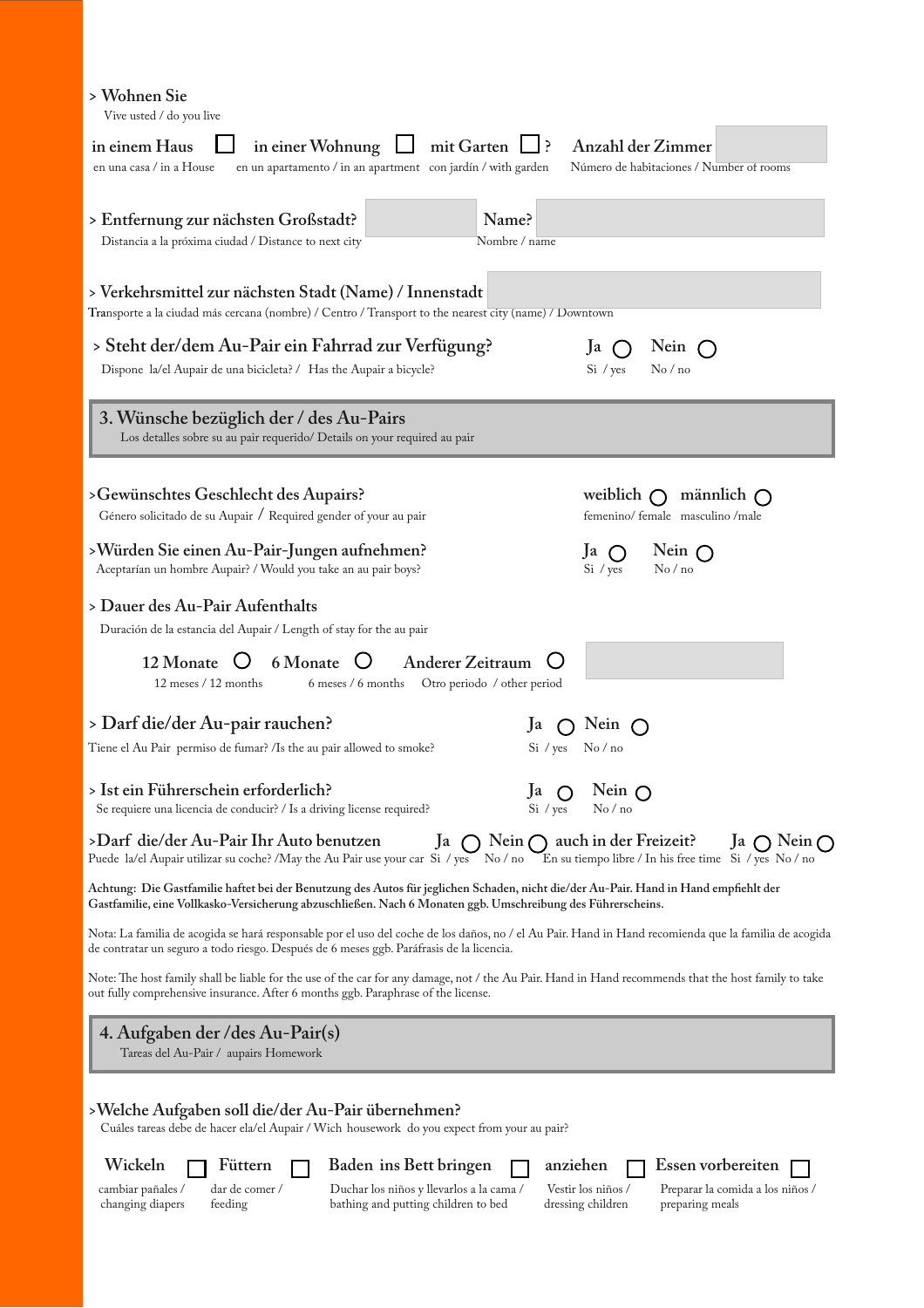| Spielen                       | <b>Basteln</b>                                                                         | Ins Bett bringen                                                         | Hausaufgaben betreuen                                        |                              | Bücher vorlesen                            |
|-------------------------------|----------------------------------------------------------------------------------------|--------------------------------------------------------------------------|--------------------------------------------------------------|------------------------------|--------------------------------------------|
| Jugar/<br>playing             | manualidades /<br>tinkering                                                            | llevar los niños a la cama /<br>putting children to bed                  | ayudar a los ninos con las tareas /<br>helping with homework |                              | Leer libros /<br>reading books             |
| >Mithilfe im Haushalt         | Tareas en el hogar / housekeeping assistance                                           |                                                                          |                                                              |                              |                                            |
| Kochen [<br>Cocinar / Cooking | Backen [<br>hornear /baking                                                            | Aufräumen $\Box$<br>ordenar / cleaning up lavar ropa / doing the laundry | Wäsche wachen $\Gamma$                                       | Bügeln<br>Planchar / ironing | Einkaufen [<br>Ir de compras / go Shopping |
|                               | >Wird in Ihrer Familie geraucht?<br>se fuma en su familia? / is smoked in your family? |                                                                          | Nein $\bigcap$<br><sub>1</sub> I<br>No/no<br>Si / yes        |                              |                                            |

#### **>Die/der Au-Pair hilft inklusive Babysitting max. 30 Stunden wöchentlich und max. 6 Stunden bei Kinderbetreuung und bei leichten Hausarbeiten.**

La/el Au Pair ayuda max. 30 horas a la semana y máx. 6 horas en el cuidado de niños y quehaceres de la casa./ the Au Pair helps including babysitting max. 30 hours a week and max. 6 hours at childcare and light housework.

#### **>Wann wird Mithilfe gewünscht? (bitte beachten Sie die Sprachschulzeiten)**

Cuando necesita ayuda? (Tenga en cuenta las horas de la escuela de idiomas)/ When you wirden desired help? (please note the language school hours **)**

|                           | Von     | <b>Bis</b>   |
|---------------------------|---------|--------------|
|                           | de / at | hasta / till |
| Vormittags                |         |              |
| en las mañanas / mornings |         |              |
| Nachmittags               |         |              |
| en las tardes / afternoon |         |              |
| Abends                    |         |              |
| en las noches /nights     |         |              |

#### **> Detaillierte Beschreibung der Aufgaben / was ist für die Familie besonders wichtig?**

Descripción detallada de las tareas / que es particularmente importante para la familia? /Detailed Description of the Housework/ which is particularly important for the family?

#### **>Wie viel Taschengeld erhält das Au-Pair von Ihnen Monatlich? (min.260€)**

Cuánta propina recibe el Aupair de usted mensualmente? (Min.260 €) / How much pocket-money will the au pair receive per month (at least 260€)

#### **> Sind Sie bereits, einen Teil der Reisekosten der/des Au-Pair(s) zu übernehmen?**

Esta dispuesto a pagar algunos de los gastos de viaje del au pair? / Are you willing to pay some of the au pair´s travel costs?

|                  | Ja $\bigcirc$ Nein $\bigcirc$ | Ja, in Höhe von: | $\epsilon$ / % |
|------------------|-------------------------------|------------------|----------------|
| $Si / ves$ No/no |                               | ves, a share of: |                |

**Die Gastfamilie trägt die Kosten für die Monatskarte zum nächstgelegenen Sprachkurs. Außerdem bekommt die/der Au-Pair freie Unterkunft und Verpflegung, eine kranken-, haftpflicht- und Unfallversicherung. Im Jahr stehen dem Au-Pair 4 Wochen bezahlter Urlaub zu, ggf. Kosten für die Verlängerung der Aufenthaltsgenehmigung.**

La familia de acogida se hará cargo del costo del transporte mensual para que la/el Au-Pair pueda asistir al curso de alemán más cercano. También le ofrecerá a la Au Pair alojamiento y comida gratis, una seguro médico de enfermedad, responsabilidad civil y seguro de accidentes. De igual manera 4 semanas las vacaciones pagadas, también los gastos para la ampliación del permiso de residencia

The host family will pay the monthly cost of transportation for the Au-Pair can attend the course nearest German. It will also offer the Au Pair free accommodation and food, health insurance, liability and accident insurance. Similarly four weeks paid vacation, also the expenses for the extension of the residence permit